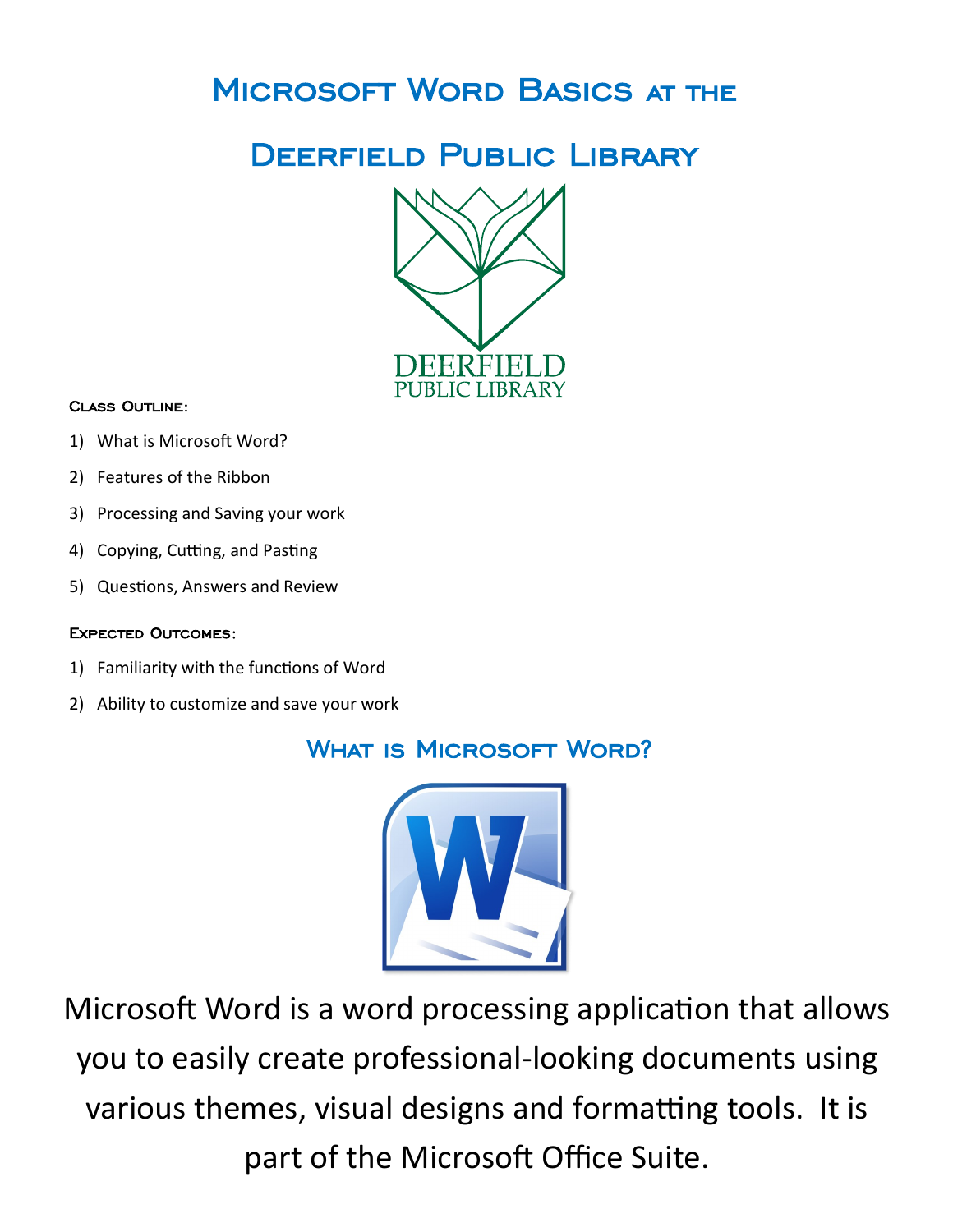### Understanding What You See on the Home tab



**Ribbon and Tabs:** The Ribbon/Tab presentation style is pretty standard across all of your Microsoft Office Suite programs. Microsoft Word has tried to streamline the appearance of its options by hiding away extra menus. This is called backstaging. There are a few popular buttons up front to help with certain tasks, but there are many more options behind the scenes. You can get to the extra options by clicking the grey arrows in the lower right hand corner of each grouping.

**Quick Tools:** These are shortcuts that to popular items. Here, there are icons for Save, Undo and Redo and a New Document. By pressing one of these buttons, you can quickly do any of these tasks without having to dive into a menu.

**Paper:** When you are working with Word, you will view the document on an actual piece of paper not a blank screen as before so that you have an understanding of what your printed document will look like.

**Word and Page Count:** This tool is handy when you are working on something that has a limitation of characters. It keeps track of how many characters you are entering onto a document.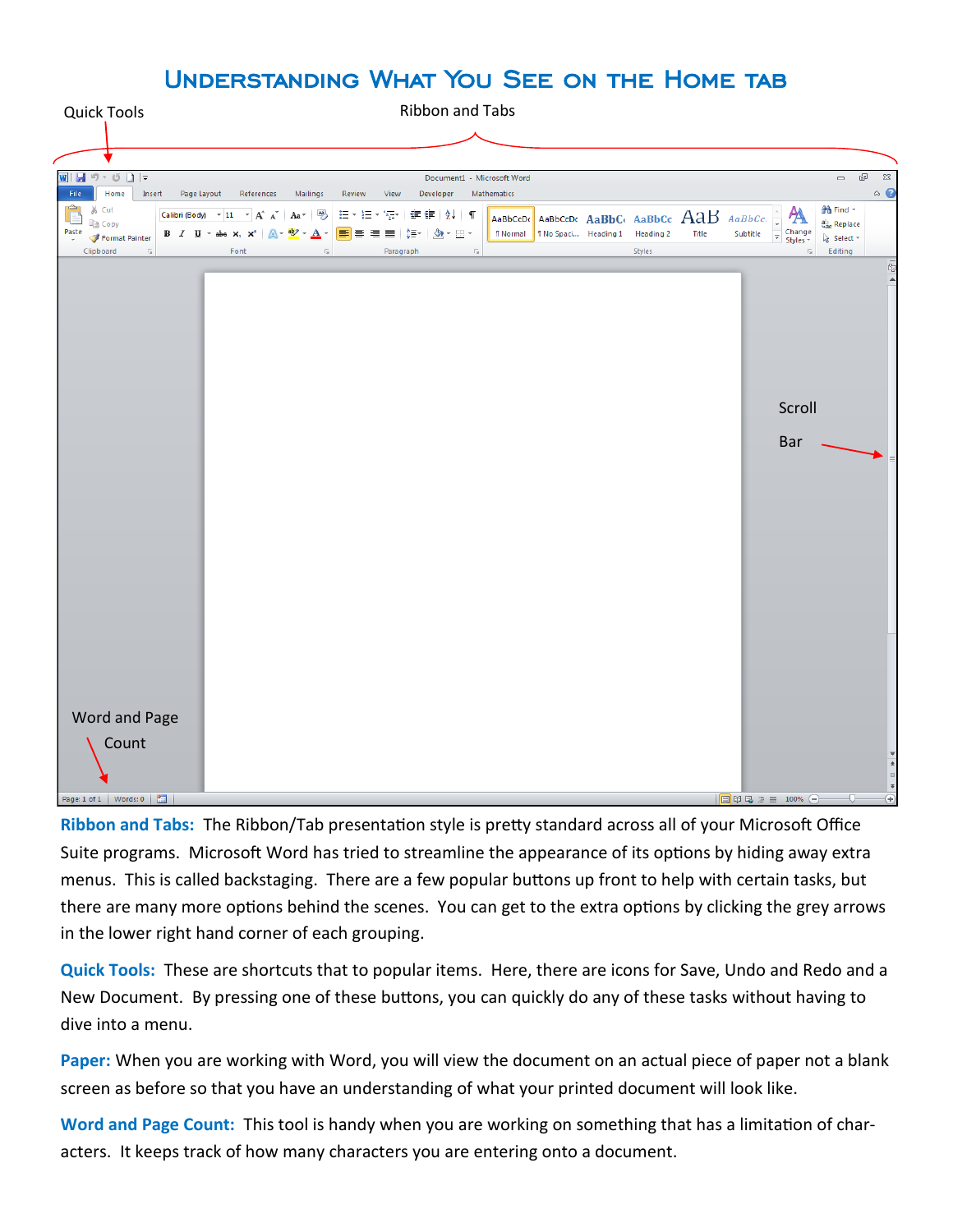



### POINTS TO REMEMBER ABOUT THE FILE TAB

- Save is different from Save As. Save As allows you to select where you'd like the file to go. Save simply keeps the same title (which, by default is Document1 and so forth) and puts it into that computer's document library.
- Open will give you access to your computer's files. Once inside open, you can select where you want to look for a document you've worked on previously.
- Close will not close the program; rather, it will only close the document that you are working on.
- Info gives you basic items about the security of the document. This would be something you might be concerned about in a business setting.
- Recent will show you the different documents that you have worked on. It is another way to have quick access.
- New will allow you to choose from the many templates that come pre-built into your Word program.
- Save and Send allows you to email a document if you have your Microsoft Outlook attached to it.
- Help...is for help
- Options is a spot to change the settings of your Microsoft Word inner settings.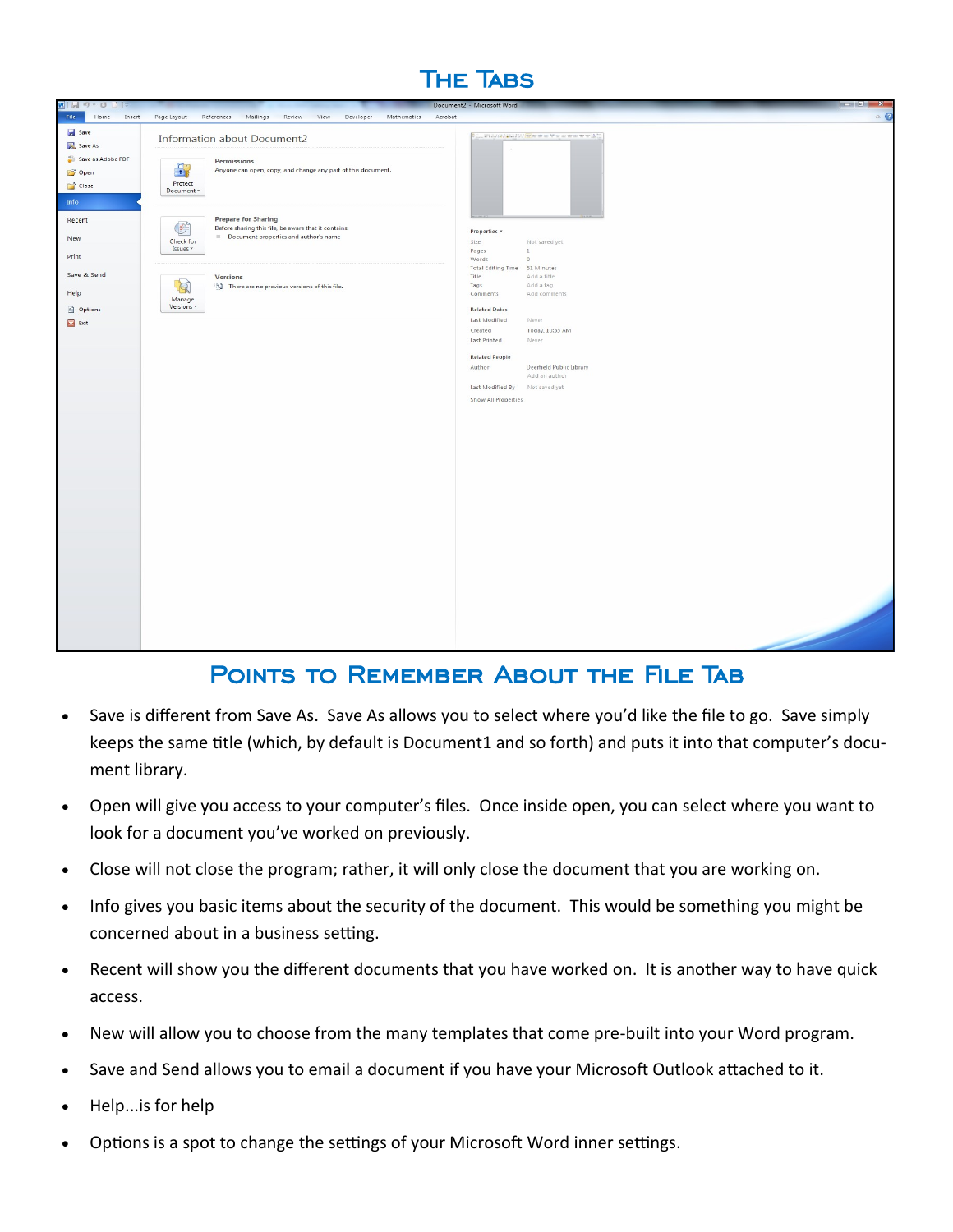### Points to Remember About the Other Tabs



- **Insert:** This tab allows you to put in different elements into your document. You add everything from a cover page to pictures you have taken on vacation. \*\*Remember that a picture would be something you have taken with a camera and added to your computer. Clip art are cartoon-like pictures that come built into Microsoft Word.
- **Page Layout:** This tab gives you access to changing the physical elements of your document. Here, you can change the size of the margins, whether or not your page has columns and even insert a border on your page.
- **References:** Here, you can find helpful options for making notes and adding citations to your work. This is something that might be helpful during a report for school or some kind of business work.
- **Mailings:** This tab is something you'd use if you were going to be generating a large group of the same document (like creating a solicitation for donations letter, for example).
- **Review:** This tab holds your editing tools including Spell Check and Thesaurus options.
- **View:** Here, you can change the way that your Documents appear.
- **Developer:** A tab that you can use to create your own forms.

### TRY **IT OUT!**

Type in a few sentences of your choice. Once you have typed the sentences, select the tab that has Spell Check in it. Then, deal with the errors that my or may not be present.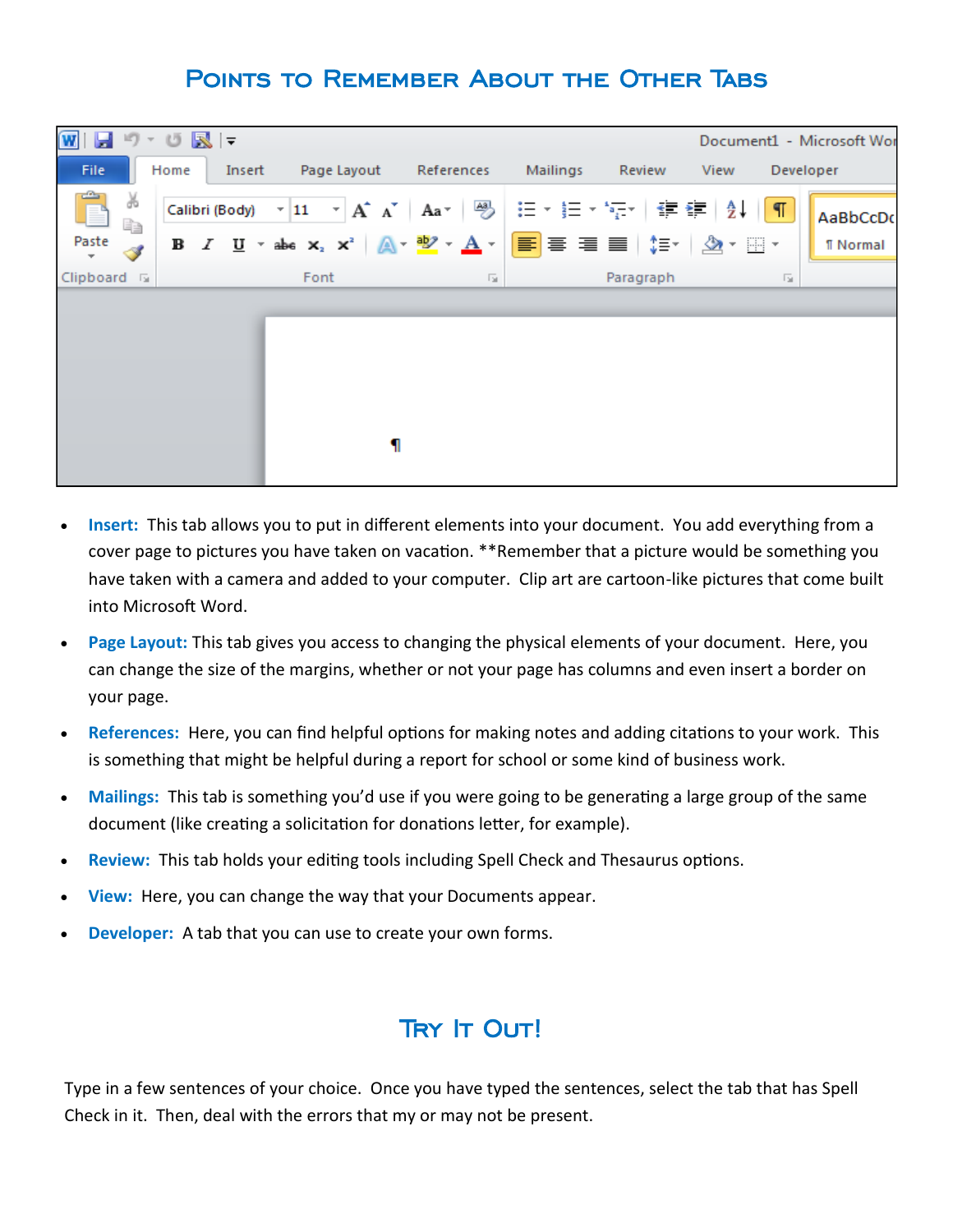### Simple Word Processing Tips



This is a convenience menu. It will have some of the changeable options for your text. You can make it appear by right clicking before or after the text you'd like to change. You can use the options at the top, but these are available to you, too

Remember that when you are typing, Word will recognize spelling errors only. It does not recognize when you have the incorrect word in a sentence.



Word always defaults to a 1.5 space line spacing and margins that are: Top  $-1$ " Bottom - 1" Left - 1.25" Right - 1.25 " Gutter - 0" Header - .49" Footer - .49"

When something is grey it is ghosted. That means that you cannot access it without doing another step first. Did you highlight before trying to cut, copy and paste? Go back and double check.

The lake was full of red fish.

Highlighting is an action that allows you to select text and move it or delete it easily. It is performed by placing your cursor over a specific piece of text, pushing down and holding the left mouse button and dragging it to the end of the information that you'd like to highlight.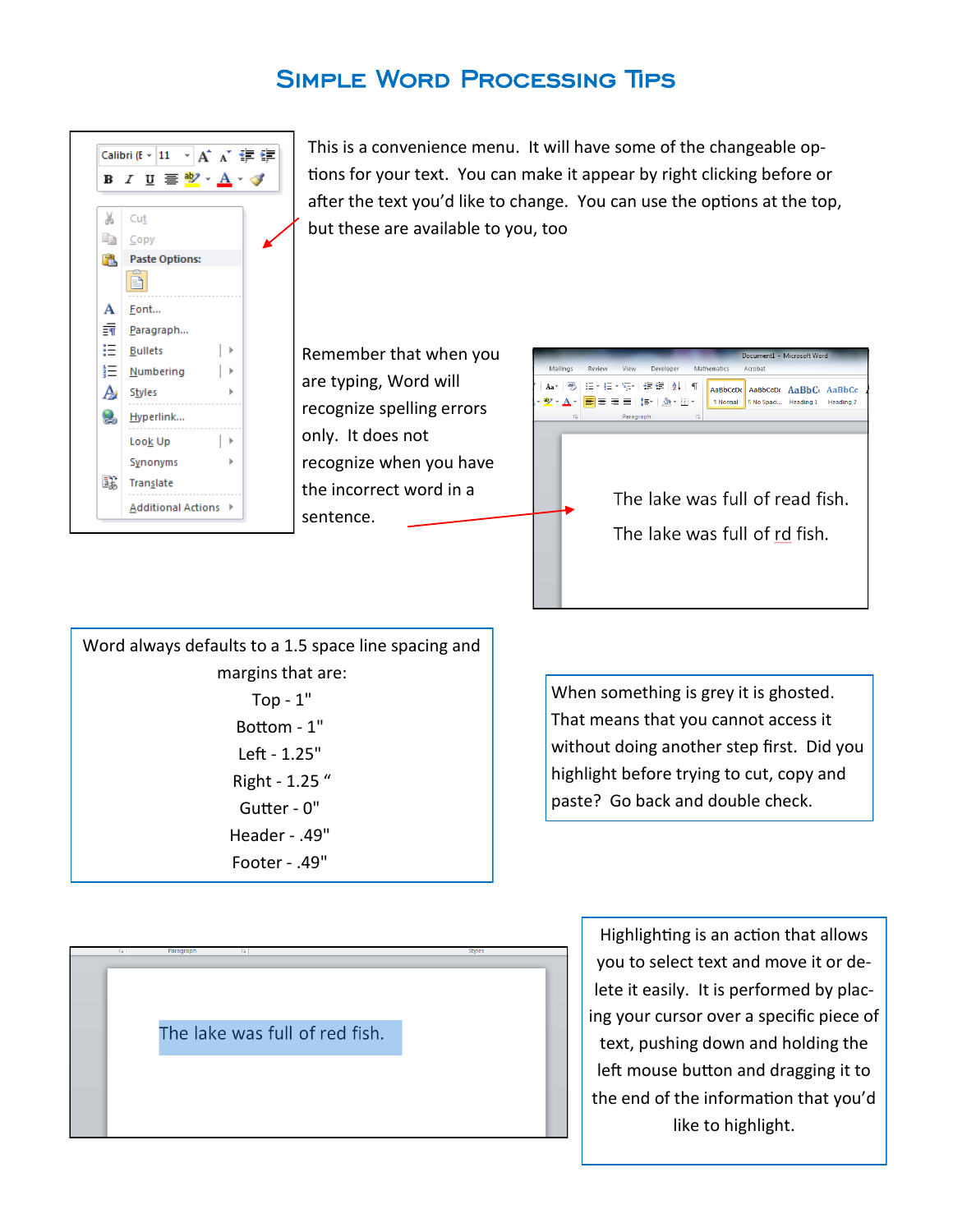## How to Copy, Cut, and Paste in Microsoft Word

#### **Cut**

When you **cut** something out of a document, it is similar to cutting something out of a print item — like cutting coupons. The information is no longer in the original place, but can now be moved to a new location, either within the current document, into a new one, or into another program (like an email or a webpage).





#### **Copy**

When you **copy** information in a document, you keep that information in the original place, but the computer is now saving the information as well. From here, you can place that exact same information in another place in the document, into a new document, or into a different program (again, like an email or a webpage).

#### **Paste**

**Pasting** is how you transfer the information you've copied or cut into that new destination. When you **paste** something, you tell the computer "place it here," much like if you used glue to put a picture on a new backing.

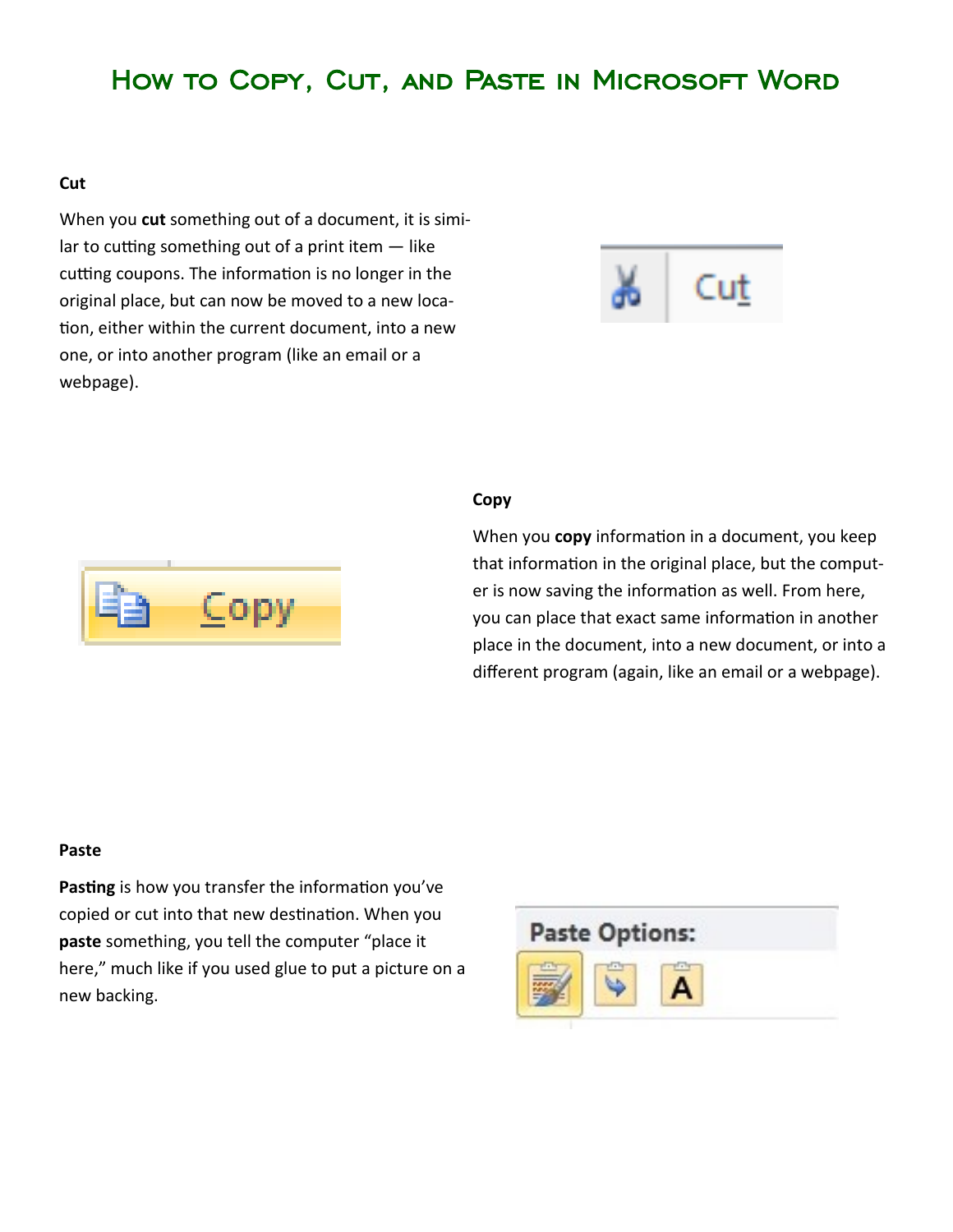### How to Copy, Cut, and Paste in Microsoft Word — Step by Step

1. **Left Click**, hold down the mouse button, and **drag** to highlight the section of your document you wish to edit.

It is a truth universally acknowledged, that a single man in possession of a good fortune, must be in want of a wife.

However little known the feelings or views of such a man may be on his first entering a neighbourhood, this truth is so well fixed in the minds of the surrounding families, that he is considered as the rightful property of some one or other of their daughters.

"My dear Mr. Bennet," said his lady to him one day, "have you heard that Netherfield Park is let at last?"

i good fortune, must be

1. **Right Click** over the highlighted portion to bring up the secret menu.

1. **Left Click** on the option you wish to select (**Cut** or **Copy**).

#### Calibri (E  $\overline{Y}$  18  $\overline{Y}$   $\overline{A}^*$   $\overline{A}^*$   $\overline{A}$   $\overline{E}$   $\overline{E}$ kn B *I* U ≣ <mark>\*</mark>'\* A \* o\* urho ∍nt ¥ Cut le. Copy nd: ding **Paste Options:** r. the ty of ħ Font... s. A ंग Paragraph... 3er ≔ **Bullets** dy to 亖 Numbering he at la A **Styles** S. Hyperlink... Look Up ∣⊧ Synonyms B Translate Additional Actions ▶  $\epsilon > 0$

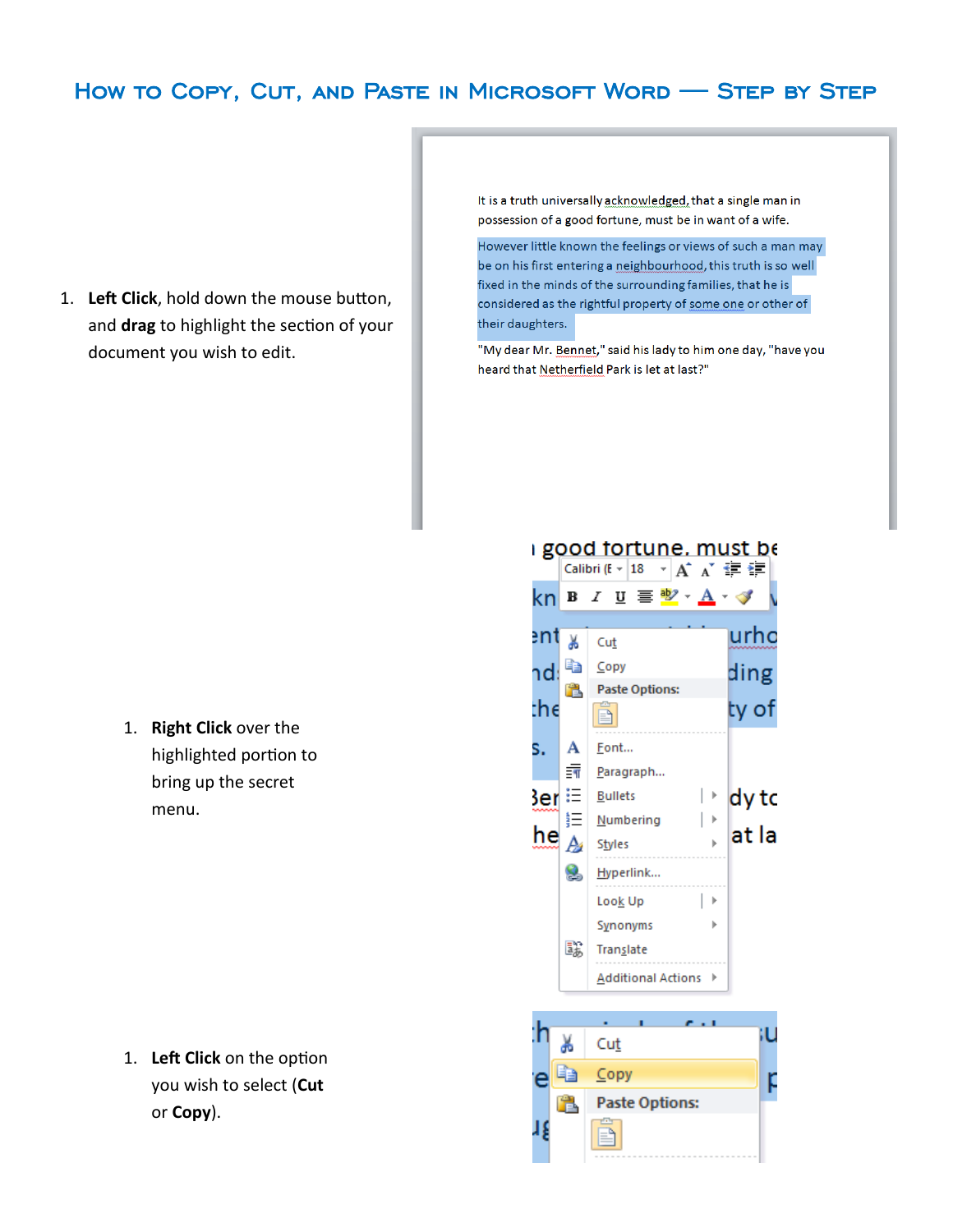4. **Left Click** on the area you wish to place new data into.

It is a truth universally acknowledged, that a single man in possession of a good fortune, must be in want of a wife.

However little known the feelings or views of such a man may be on his first entering a neighbourhood, this truth is so well fixed in the minds of the surrounding families, that he is considered as the rightful property of some one or other of their daughters.

"My dear Mr. Bennet," said his lady to him one day, "have you heard that Netherfield Park is let at last?"

 $\overline{\phantom{a}}$ 

It is a truth universally acknowledged, that a single man in possession of a good fortune, must be in want of a wife.

However little known the feelings or views of such a man may be on his first entering a neighbourhood, this truth is so well fixed in the minds of the surrounding families, that he is considered as the rightful property of some one or other of their daughters.

"My dear Mr. Bennet," said his lady to him one day, "have you heard that Netherfield Park is let at last?"

|      | Calibri (E $\sim$ 18 $\sim$ $\left \mathbf{A}^\top\mathbf{A}\right $ $\approx$ $\left \mathbf{E}\right $ |                |                      |              |   |    |
|------|----------------------------------------------------------------------------------------------------------|----------------|----------------------|--------------|---|----|
|      | B <i>I</i> U ≣ <mark>*</mark> A · o                                                                      |                |                      |              |   |    |
|      |                                                                                                          |                |                      |              |   |    |
| ¥.   | Cut                                                                                                      |                |                      |              |   |    |
| la l |                                                                                                          | Copy           |                      |              |   |    |
|      | Paste Options:                                                                                           |                |                      |              |   |    |
|      |                                                                                                          |                |                      | $\mathbf{A}$ |   |    |
| A    |                                                                                                          | Font           |                      |              |   |    |
| 玩    |                                                                                                          |                | Paragraph            |              |   |    |
| 狂!   |                                                                                                          | <b>Bullets</b> |                      |              |   |    |
|      | <b>三</b> Numbering                                                                                       |                |                      |              |   |    |
| A    |                                                                                                          | <b>Styles</b>  |                      |              |   |    |
| Q,   |                                                                                                          |                | Hyperlink            |              |   |    |
|      |                                                                                                          | Look Up        |                      |              | ı | b. |
|      |                                                                                                          |                | Synonyms             |              |   | ь  |
| B)   |                                                                                                          | Translate      |                      |              |   |    |
|      |                                                                                                          |                | Additional Actions > |              |   |    |

5. **Right Click** to bring up the secret menu.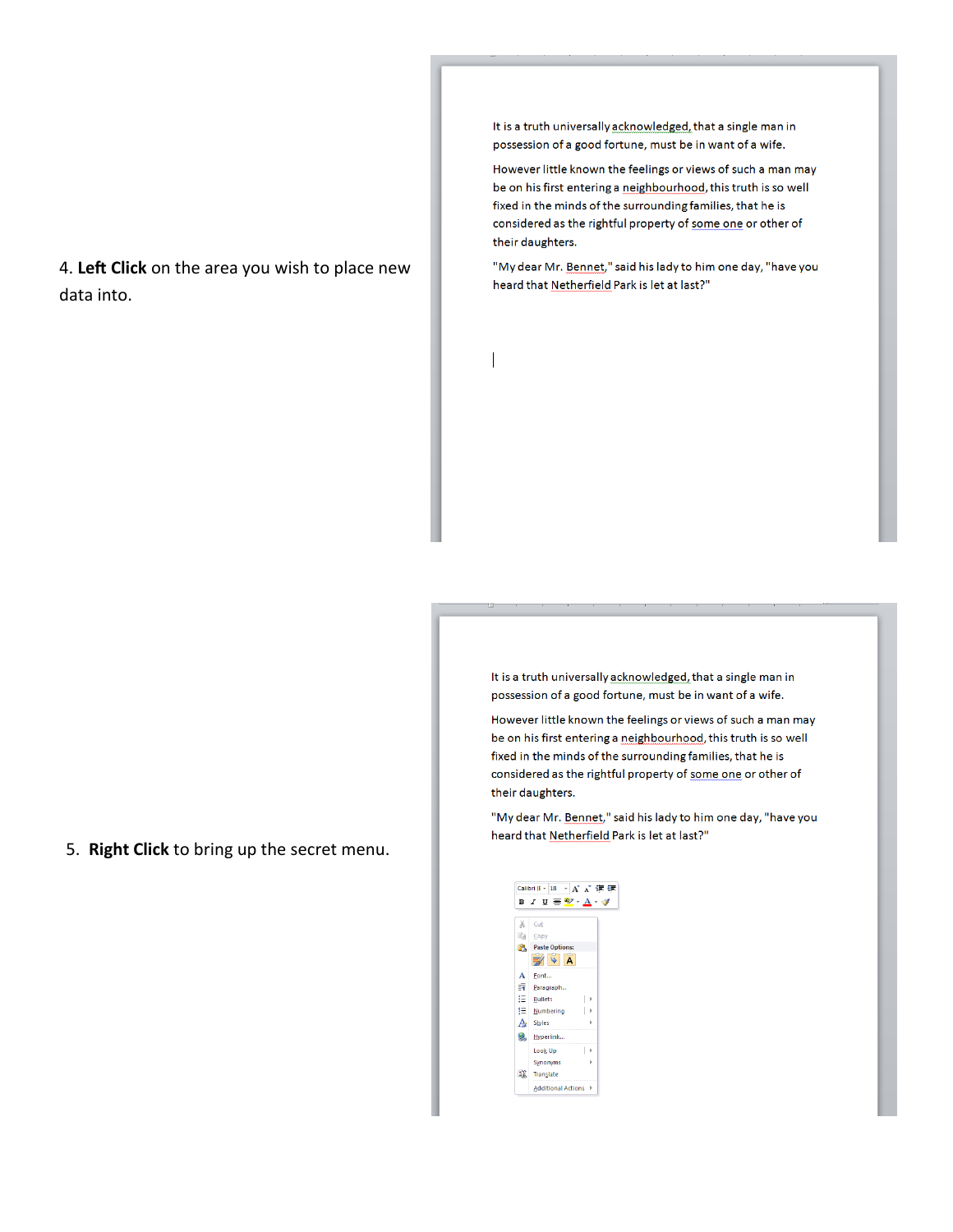6. **Left Click** on the **Paste** option you wish you use.

It is a truth universally acknowledged, that a single man in possession of a good fortune, must be in want of a wife.

However little known the feelings or views of such a man may be on his first entering a neighbourhood, this truth is so well fixed in the minds of the surrounding families, that he is considered as the rightful property of some one or other of their daughters.

"My dear Mr. Bennet," said his lady to him one day, "have you heard that Netherfield Park is let at last?"

However little known the feelings or views of such a man may be on his first entering a neighbourhood, this truth is so well fixed in the minds of the surrounding families, that he is considered as the rightful property of some one or other of their daughters.

Paste Options



There are a couple of different modes that you can use when pasting into documents. I'll use an example to show you what each one does!

I have the following document open in Microsoft Word:

图(Ctrl)-

It is a truth universally acknowledged, that a single man in possession of a good fortune, must be in want of a wife.

However little known the feelings or views of such a man may be on his first entering a neighbourhood, this truth is so well fixed in the minds of the surrounding families, that he is considered as the rightful property of some one or other of their daughters.

"My dear Mr. Bennet," said his lady to him one day, "have you heard that Netherfield Park is let at last?"

Note that the middle paragraph is in a different font than the rest of the document and has some formatting (**However** is **Bolded**; *so well fixed* is *italicized*; and rightful property is underlined).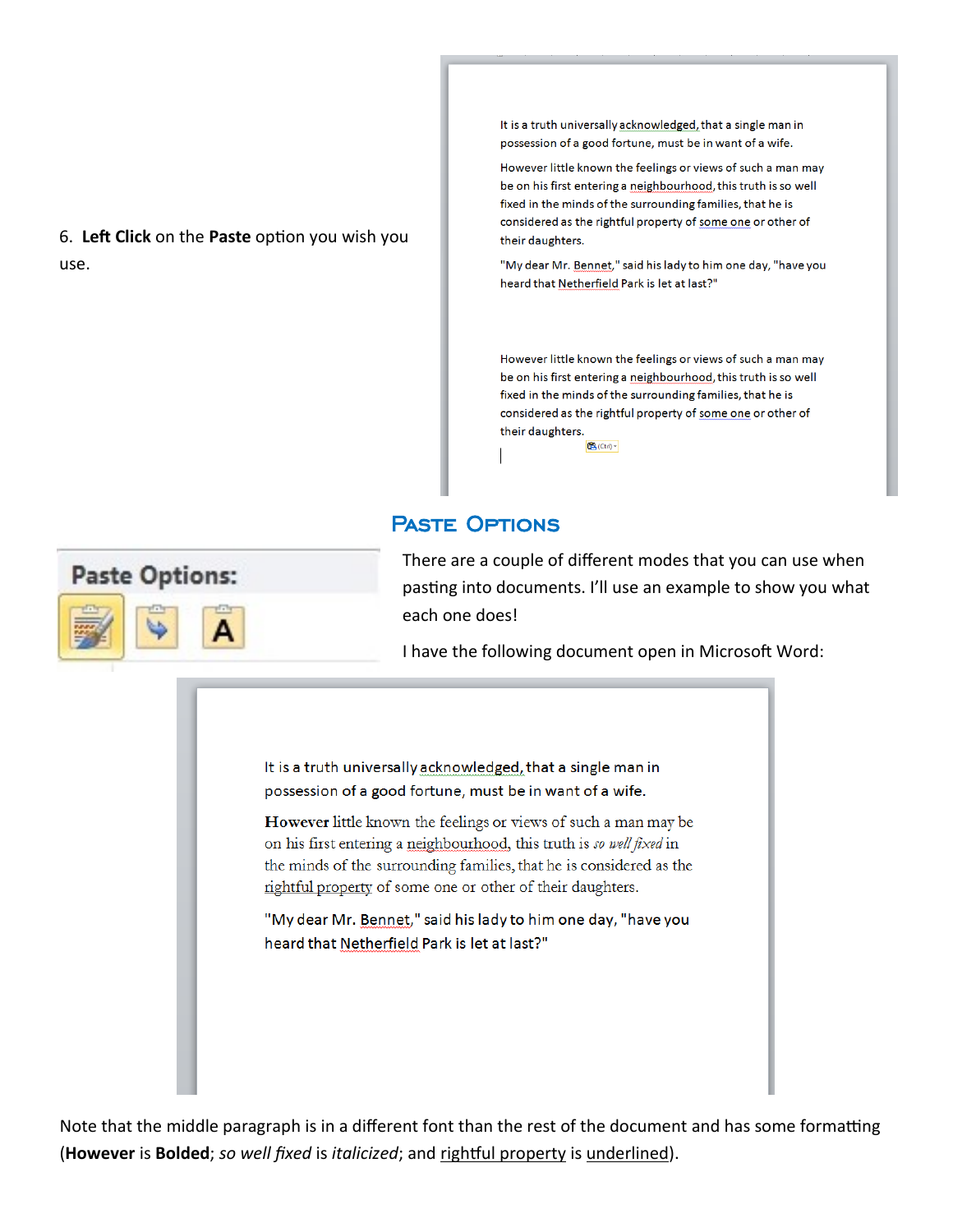

### **Paste Option #1: Keep Source Formatting**

When you choose to keep source formatting, you are telling Word to transfer the information *exactly as it appears on your screen*. This means that whatever formatting you've done to it (changed the type and

font size, bolded some things, underlined others, etc.) will remain when you paste it, either into the same document or into a different one. It should look **exactly** the same as it did when it was in the original place in the document.

At right, you'll notice that when pasted into a different section, the paragraph retained all the formatting that was put in when it was in the original place.

It is a truth universally acknowledged, that a single man in possession of a good fortune, must be in want of a wife.

However little known the feelings or views of such a man may be on his first entering a neighbourhood, this truth is so well fixed in the minds of the surrounding families, that he is considered as the rightful property of some one or other of their daughters.

"My dear Mr. Bennet," said his lady to him one day, "have you heard that Netherfield Park is let at last?"

#### **Keep Source Formatting:**

However little known the feelings or views of such a man may be on his first entering a neighbourhood, this truth is so well fixed in the minds of the surrounding families, that he is considered as the rightful property of some one or other of their daughters.



#### **Paste Option #2: Merge Formatting**

Choosing to merge formatting is especially useful when you're transferring information between two different documents. When you select this option, you are telling the computer to take the information from the first document and change the formatting of that information to align with the new document it is being put into. This manifests itself as different font sizes and types; other formatting, such as bolded words or underlines, will remain.

Original:

However little known the feelings or views of such a man may be on his first entering a neighbourhood, this truth is so well fixed in the minds of the surrounding families, that he is considered as the rightful property of some one or other of their daughters.

Merged into the formatting of a new document:

#### **Merge Formatting**

However little known the feelings or views of such a man may be on his first entering a neighbourhood, this truth is so well fixed in the minds of the surrounding families, that he is considered as the rightful property of some one or other of their daughters.